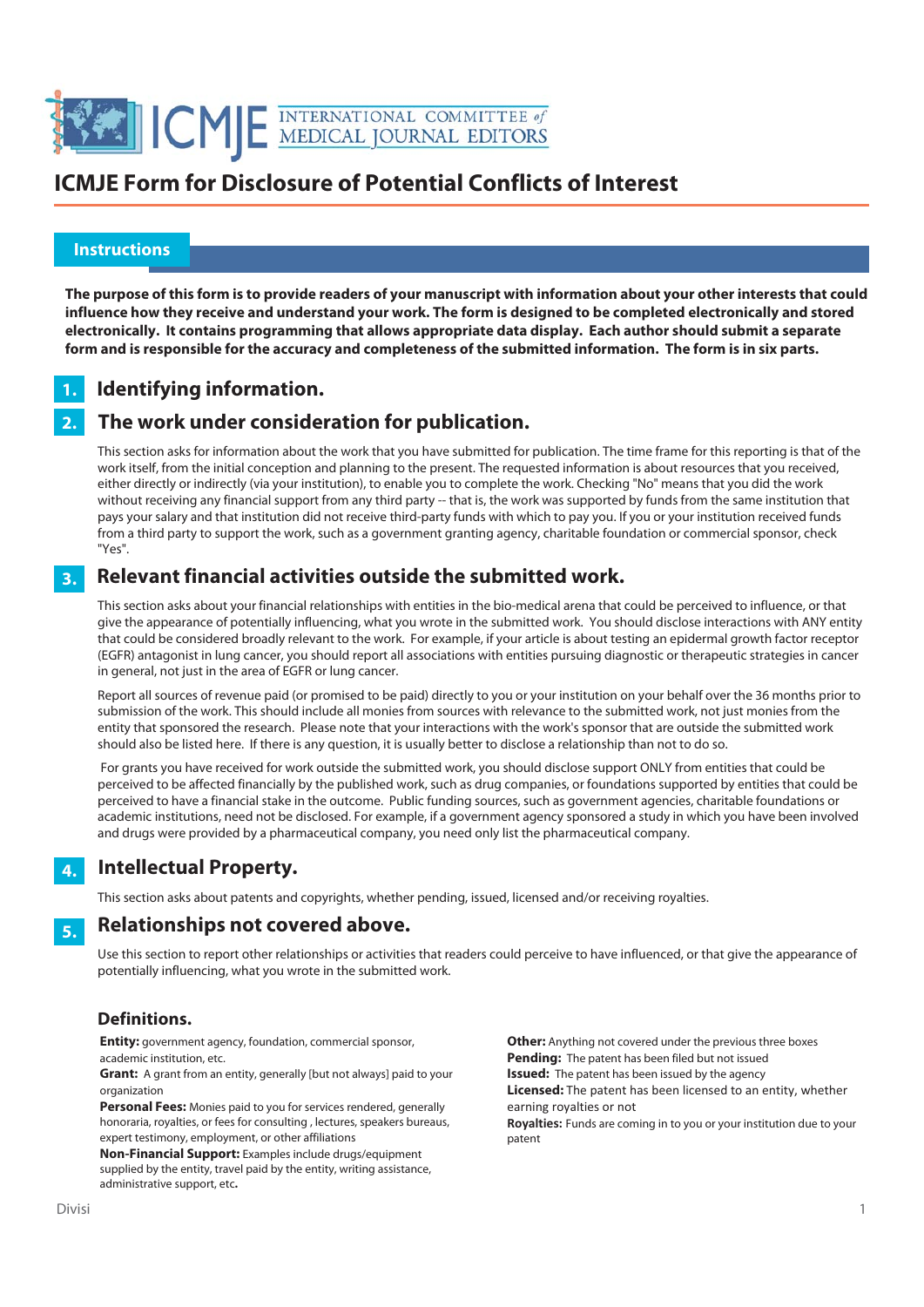

| <b>Section 1.</b>                                                                                                                                                                                                                                                                                                                                                                                                                                                         | <b>Identifying Information</b>                           |                                  |    |                             |  |  |  |  |
|---------------------------------------------------------------------------------------------------------------------------------------------------------------------------------------------------------------------------------------------------------------------------------------------------------------------------------------------------------------------------------------------------------------------------------------------------------------------------|----------------------------------------------------------|----------------------------------|----|-----------------------------|--|--|--|--|
| 1. Given Name (First Name)<br>Duilio                                                                                                                                                                                                                                                                                                                                                                                                                                      |                                                          | 2. Surname (Last Name)<br>Divisi |    | 3. Date<br>21-December-2020 |  |  |  |  |
| 4. Are you the corresponding author?                                                                                                                                                                                                                                                                                                                                                                                                                                      |                                                          | $\sqrt{ }$ Yes                   | No |                             |  |  |  |  |
| 5. Manuscript Title<br><b>Malignant Pleural Effusion</b>                                                                                                                                                                                                                                                                                                                                                                                                                  |                                                          |                                  |    |                             |  |  |  |  |
| 6. Manuscript Identifying Number (if you know it)<br>JXYM-2019-MPE-11(JXYM-20-121)                                                                                                                                                                                                                                                                                                                                                                                        |                                                          |                                  |    |                             |  |  |  |  |
| <b>Section 2.</b><br>The Work Under Consideration for Publication                                                                                                                                                                                                                                                                                                                                                                                                         |                                                          |                                  |    |                             |  |  |  |  |
| Did you or your institution at any time receive payment or services from a third party (government, commercial, private foundation, etc.) for<br>any aspect of the submitted work (including but not limited to grants, data monitoring board, study design, manuscript preparation,<br>statistical analysis, etc.)?<br>Are there any relevant conflicts of interest?<br>No<br>$\mathcal{J}$<br>Yes                                                                       |                                                          |                                  |    |                             |  |  |  |  |
| <b>Section 3.</b><br>Relevant financial activities outside the submitted work.                                                                                                                                                                                                                                                                                                                                                                                            |                                                          |                                  |    |                             |  |  |  |  |
| Place a check in the appropriate boxes in the table to indicate whether you have financial relationships (regardless of amount<br>of compensation) with entities as described in the instructions. Use one line for each entity; add as many lines as you need by<br>clicking the "Add +" box. You should report relationships that were present during the 36 months prior to publication.<br>Are there any relevant conflicts of interest?<br>No<br>Yes<br>$\checkmark$ |                                                          |                                  |    |                             |  |  |  |  |
| <b>Section 4.</b>                                                                                                                                                                                                                                                                                                                                                                                                                                                         | <b>Intellectual Property -- Patents &amp; Copyrights</b> |                                  |    |                             |  |  |  |  |
| Do you have any patents, whether planned, pending or issued, broadly relevant to the work?<br>Yes<br>No<br>$\sqrt{2}$                                                                                                                                                                                                                                                                                                                                                     |                                                          |                                  |    |                             |  |  |  |  |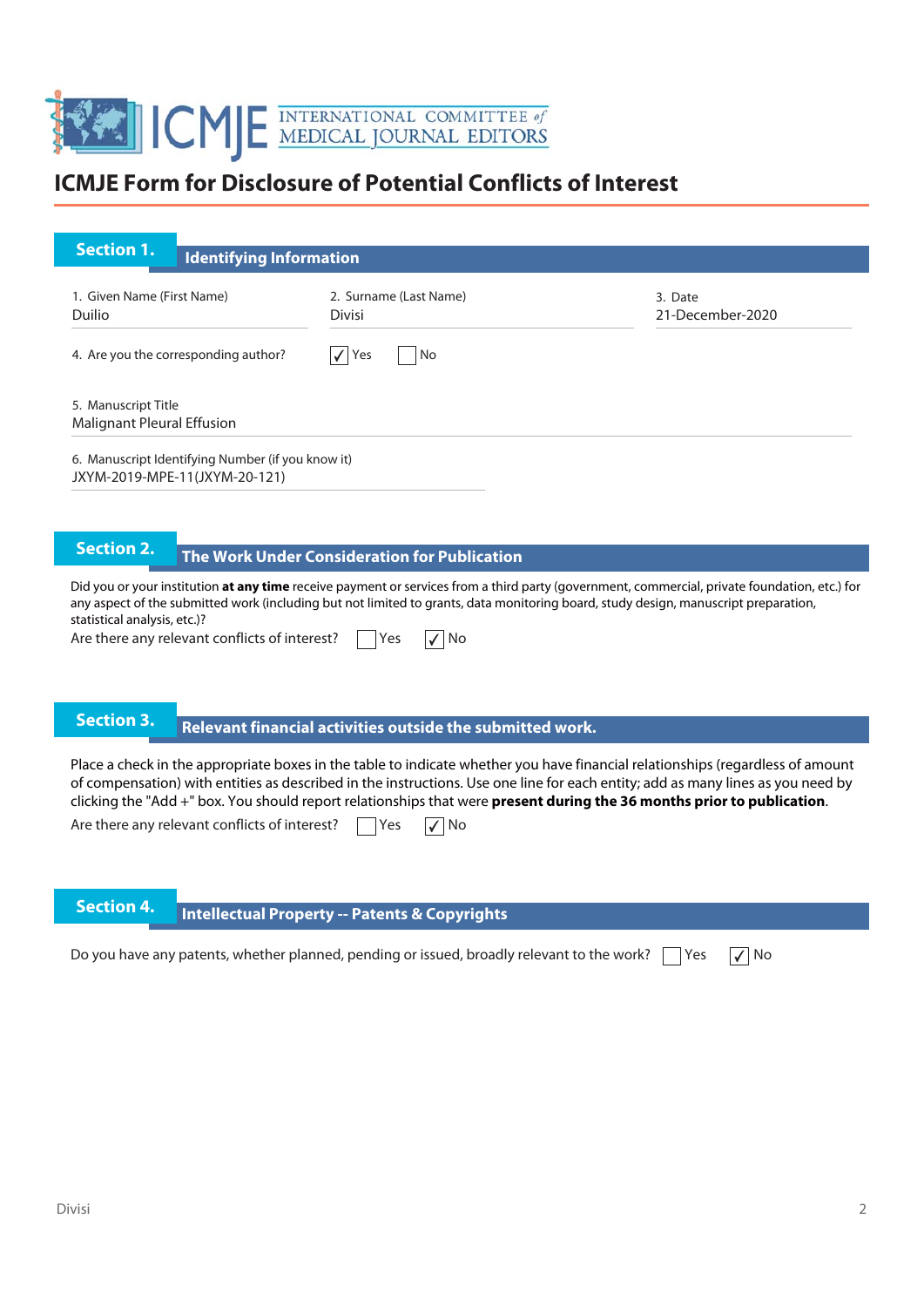

## **Section 5.** Relationships not covered above

Are there other relationships or activities that readers could perceive to have influenced, or that give the appearance of potentially influencing, what you wrote in the submitted work?

Yes, the following relationships/conditions/circumstances are present (explain below):

 $\sqrt{\phantom{a}}$  No other relationships/conditions/circumstances that present a potential conflict of interest

At the time of manuscript acceptance, journals will ask authors to confirm and, if necessary, update their disclosure statements. On occasion, journals may ask authors to disclose further information about reported relationships.

## **Section 6. Disclosure Statement**

Based on the above disclosures, this form will automatically generate a disclosure statement, which will appear in the box below.

Dr. Divisi has nothing to disclose.

## **Evaluation and Feedback**

Please visit http://www.icmje.org/cgi-bin/feedback to provide feedback on your experience with completing this form.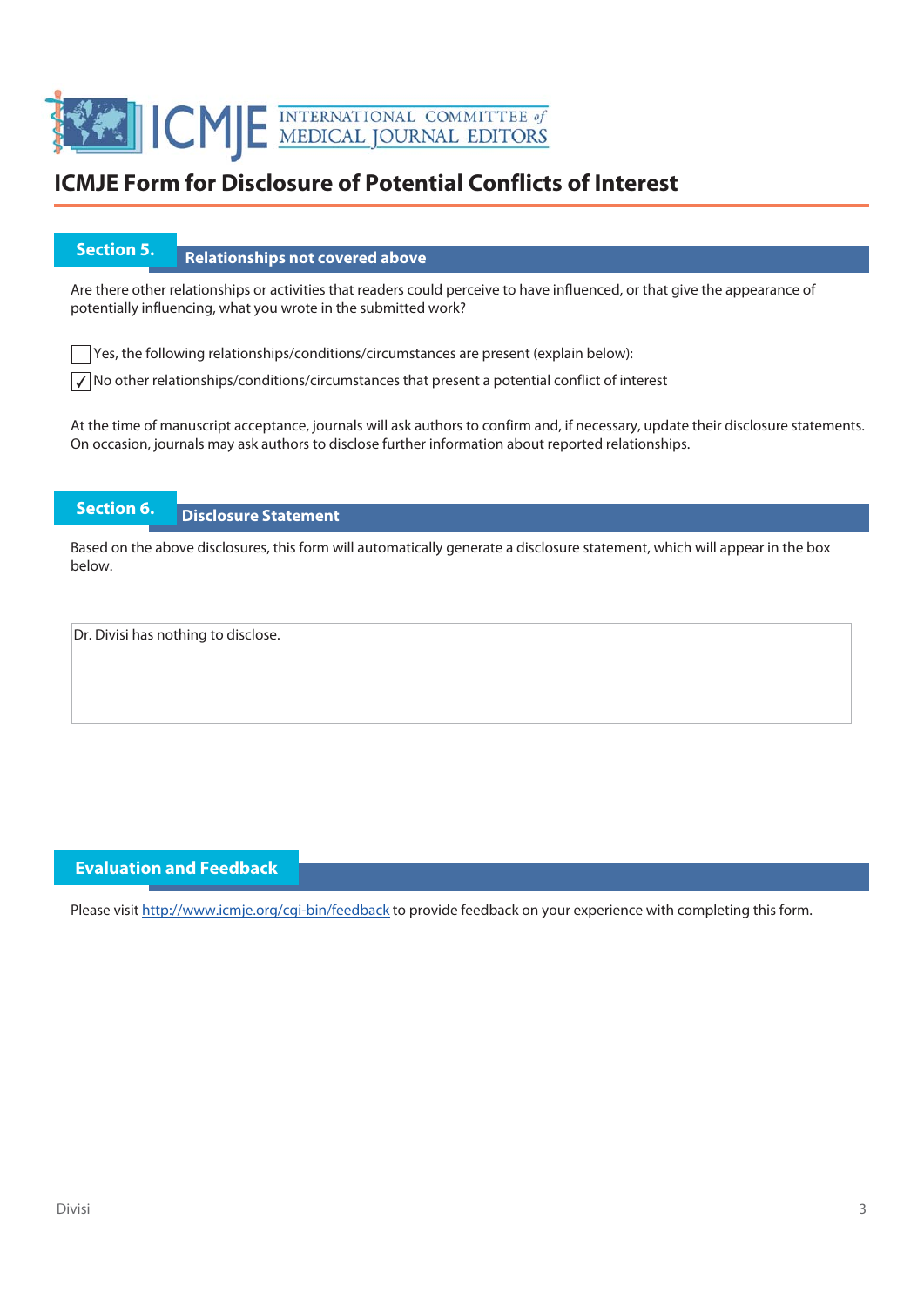

### **Instructions**

 l

> **The purpose of this form is to provide readers of your manuscript with information about your other interests that could influence how they receive and understand your work. The form is designed to be completed electronically and stored electronically. It contains programming that allows appropriate data display. Each author should submit a separate form and is responsible for the accuracy and completeness of the submitted information. The form is in six parts.**

#### **Identifying information. 1.**

### **The work under consideration for publication. 2.**

This section asks for information about the work that you have submitted for publication. The time frame for this reporting is that of the work itself, from the initial conception and planning to the present. The requested information is about resources that you received, either directly or indirectly (via your institution), to enable you to complete the work. Checking "No" means that you did the work without receiving any financial support from any third party -- that is, the work was supported by funds from the same institution that pays your salary and that institution did not receive third-party funds with which to pay you. If you or your institution received funds from a third party to support the work, such as a government granting agency, charitable foundation or commercial sponsor, check "Yes".

### **Relevant financial activities outside the submitted work. 3.**

This section asks about your financial relationships with entities in the bio-medical arena that could be perceived to influence, or that give the appearance of potentially influencing, what you wrote in the submitted work. You should disclose interactions with ANY entity that could be considered broadly relevant to the work. For example, if your article is about testing an epidermal growth factor receptor (EGFR) antagonist in lung cancer, you should report all associations with entities pursuing diagnostic or therapeutic strategies in cancer in general, not just in the area of EGFR or lung cancer.

Report all sources of revenue paid (or promised to be paid) directly to you or your institution on your behalf over the 36 months prior to submission of the work. This should include all monies from sources with relevance to the submitted work, not just monies from the entity that sponsored the research. Please note that your interactions with the work's sponsor that are outside the submitted work should also be listed here. If there is any question, it is usually better to disclose a relationship than not to do so.

 For grants you have received for work outside the submitted work, you should disclose support ONLY from entities that could be perceived to be affected financially by the published work, such as drug companies, or foundations supported by entities that could be perceived to have a financial stake in the outcome. Public funding sources, such as government agencies, charitable foundations or academic institutions, need not be disclosed. For example, if a government agency sponsored a study in which you have been involved and drugs were provided by a pharmaceutical company, you need only list the pharmaceutical company.

#### **Intellectual Property. 4.**

This section asks about patents and copyrights, whether pending, issued, licensed and/or receiving royalties.

### **Relationships not covered above. 5.**

Use this section to report other relationships or activities that readers could perceive to have influenced, or that give the appearance of potentially influencing, what you wrote in the submitted work.

## **Definitions.**

**Entity:** government agency, foundation, commercial sponsor, academic institution, etc.

**Grant:** A grant from an entity, generally [but not always] paid to your organization

**Personal Fees:** Monies paid to you for services rendered, generally honoraria, royalties, or fees for consulting , lectures, speakers bureaus, expert testimony, employment, or other affiliations

**Non-Financial Support:** Examples include drugs/equipment supplied by the entity, travel paid by the entity, writing assistance, administrative support, etc**.**

**Other:** Anything not covered under the previous three boxes **Pending:** The patent has been filed but not issued **Issued:** The patent has been issued by the agency **Licensed:** The patent has been licensed to an entity, whether earning royalties or not **Royalties:** Funds are coming in to you or your institution due to your patent

<u>Crisci</u> and the contract of the contract of the contract of the contract of the contract of the contract of the contract of the contract of the contract of the contract of the contract of the contract of the contract of t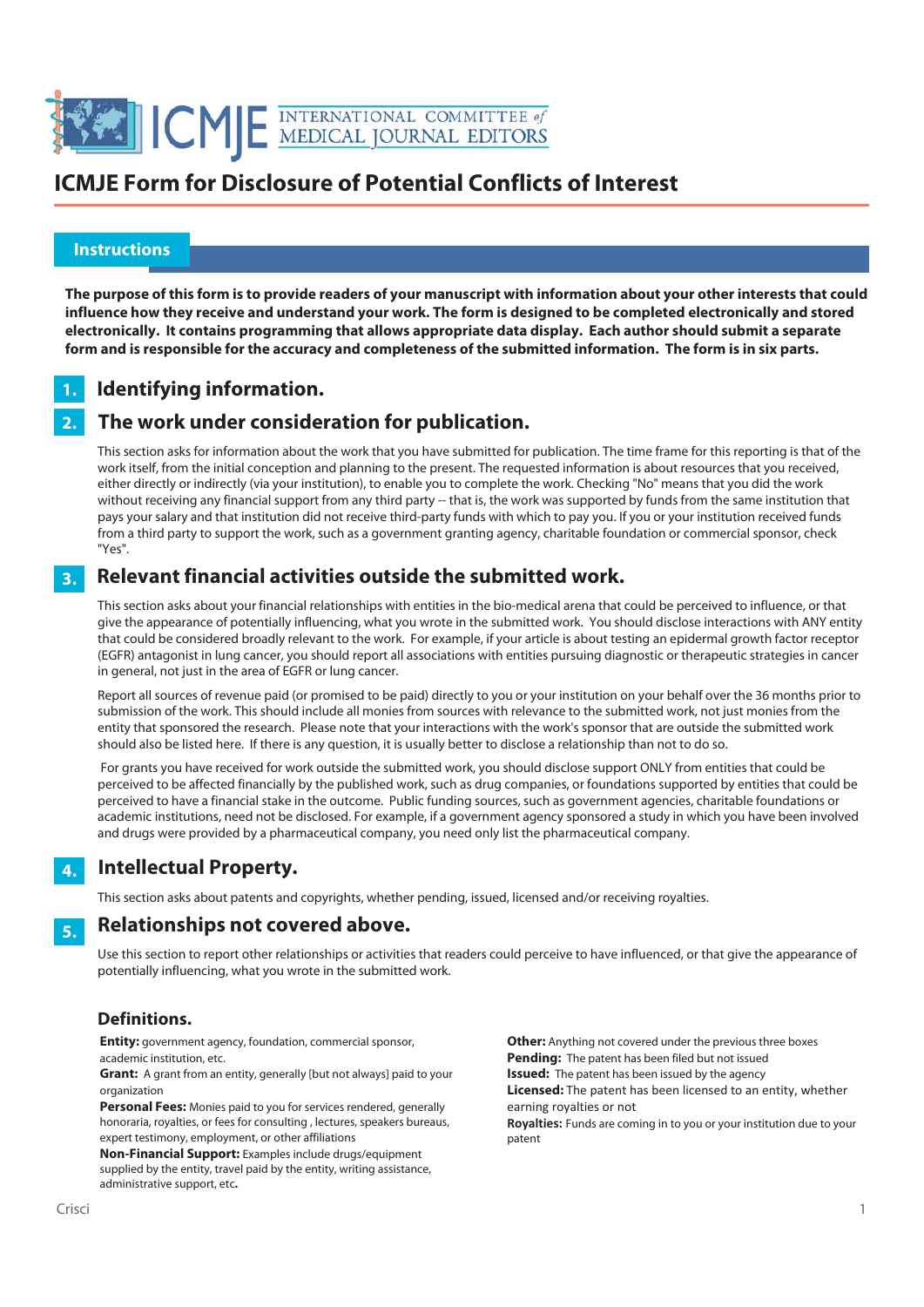

| <b>Section 1.</b>                                                                                                                                                                                                                                                                                                                                                                                                                                              | <b>Identifying Information</b>                           |                                  |    |                             |  |  |  |  |
|----------------------------------------------------------------------------------------------------------------------------------------------------------------------------------------------------------------------------------------------------------------------------------------------------------------------------------------------------------------------------------------------------------------------------------------------------------------|----------------------------------------------------------|----------------------------------|----|-----------------------------|--|--|--|--|
|                                                                                                                                                                                                                                                                                                                                                                                                                                                                |                                                          |                                  |    |                             |  |  |  |  |
| 1. Given Name (First Name)<br>Roberto                                                                                                                                                                                                                                                                                                                                                                                                                          |                                                          | 2. Surname (Last Name)<br>Crisci |    | 3. Date<br>21-December-2020 |  |  |  |  |
| 4. Are you the corresponding author?                                                                                                                                                                                                                                                                                                                                                                                                                           |                                                          | $\checkmark$ Yes                 | No |                             |  |  |  |  |
| 5. Manuscript Title<br><b>Malignant Pleural Effusion</b>                                                                                                                                                                                                                                                                                                                                                                                                       |                                                          |                                  |    |                             |  |  |  |  |
| 6. Manuscript Identifying Number (if you know it)<br>JXYM-2019-MPE-11(JXYM-20-121)                                                                                                                                                                                                                                                                                                                                                                             |                                                          |                                  |    |                             |  |  |  |  |
|                                                                                                                                                                                                                                                                                                                                                                                                                                                                |                                                          |                                  |    |                             |  |  |  |  |
| <b>Section 2.</b><br>The Work Under Consideration for Publication                                                                                                                                                                                                                                                                                                                                                                                              |                                                          |                                  |    |                             |  |  |  |  |
| Did you or your institution at any time receive payment or services from a third party (government, commercial, private foundation, etc.) for<br>any aspect of the submitted work (including but not limited to grants, data monitoring board, study design, manuscript preparation,<br>statistical analysis, etc.)?<br>Are there any relevant conflicts of interest?<br>$\sqrt{}$<br>No<br>Yes                                                                |                                                          |                                  |    |                             |  |  |  |  |
| <b>Section 3.</b><br>Relevant financial activities outside the submitted work.                                                                                                                                                                                                                                                                                                                                                                                 |                                                          |                                  |    |                             |  |  |  |  |
| Place a check in the appropriate boxes in the table to indicate whether you have financial relationships (regardless of amount<br>of compensation) with entities as described in the instructions. Use one line for each entity; add as many lines as you need by<br>clicking the "Add +" box. You should report relationships that were present during the 36 months prior to publication.<br>Are there any relevant conflicts of interest?<br>No<br>Yes<br>✓ |                                                          |                                  |    |                             |  |  |  |  |
| <b>Section 4.</b>                                                                                                                                                                                                                                                                                                                                                                                                                                              | <b>Intellectual Property -- Patents &amp; Copyrights</b> |                                  |    |                             |  |  |  |  |
| Do you have any patents, whether planned, pending or issued, broadly relevant to the work?<br>Yes<br>No<br>$\sqrt{2}$                                                                                                                                                                                                                                                                                                                                          |                                                          |                                  |    |                             |  |  |  |  |